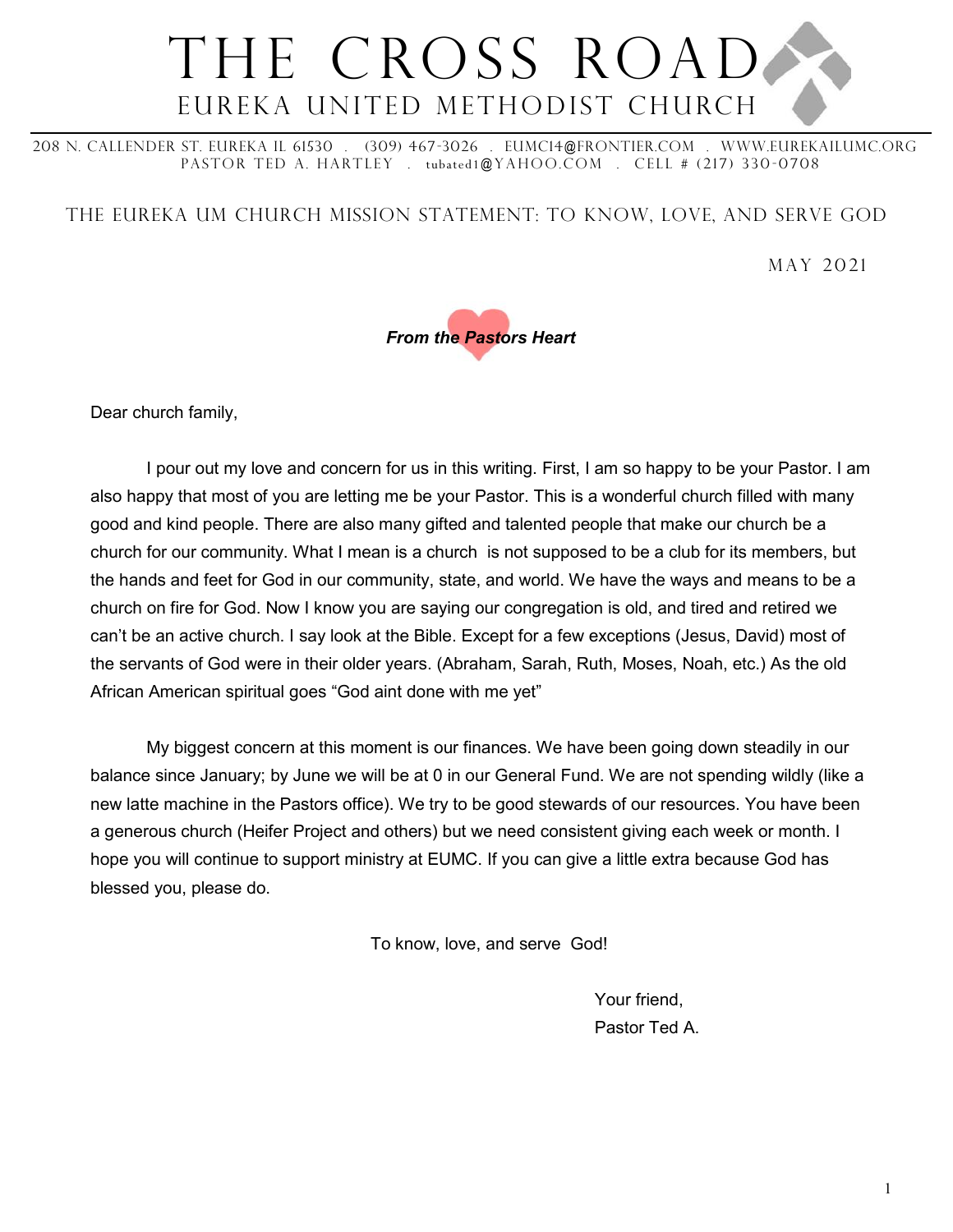### EUMC CONNECTION  **E**vangelizing **U**nifying **M**aturing **C**ommissioning

May  $2$  – "The Still Point", readings from  $1<sup>st</sup>$  Samuel and Mark 4 Synopsis – A pair of stories, David and Goliath and Jesus calming the storm, guide us in responding to chaotic times  $\overline{\text{May 9}}$  – "Anger" & Mother's Day – Festival of the Christian home, reading from Ephesians 4: 25-32 and Matthew 5:21-24 Synopsis – Anger can be a destructive force in families. How do we handle anger and bring love. May  $16$  – "Building from God", readings from  $2<sup>nd</sup>$  Corinthians 4: 13-5:1 Synopsis – How can buildings tell us what is essential to life on earth and in heaven? May 23 – Pentecost – "A Spirit Filled Church", reading from Acts 2:1-21 Synopsis – How does an active church stay active? May 30 – "Memorial Daze", reading from Ecclesiasticus 44: 1-15 Synopsis- Memorial Day is a day of remembering and rededication

Calling all dads and sons! Prepare the ovens, grease and flour those pans, put your aprons on and make sure the home insurance is up to date! You're invited to participate in a father/son cake bake-off for Fathers Day! Start looking for the best recipe now, and get to practicing! If you don't practice, you might end up with some of these:





- Mia Hoelscher
- 5 Margo Tennis
- 6 Don Anderson
- 7 Ed Steinbeck
- 14 Brian Hoelscher
- 17 Rosalee Shanklin
- 21 Al Lehman
- 21 Reba Steffen
- 22 Kane Schertz
- 23 Nancy Bishop
- 27 Randy Miller
- 27 Judy Robenstein
- 29 Bailey Bachman
- 30 Matthew Hoelscher
- 31 Cohen Sweeney

#### SPRING CLEAN UP!

*To know, love,* 

*and serve GOD* 

Please sign up to help in our Spring Cleaning of the Church!

You can do it at your convenience, supplies will be furnished by the Trustees. We ask that you notify Lynn Hinnen when the project is completed and **that it is done before June 1st.** 

- Paint shelves in kitchen storage / freezer room
- Clean exhaust fans in the kitchen
- Change and clean furnace filters
- Clean out Trustee closet
- Replace water filter for the ice maker
- Install paper towel dispensers in the upstairs bathrooms
- Paint the Food Pantry back door-both sides

Thank you for your help in these projects.



Check out the new Welcome mats by both entrances! Just another little touch to make everyone who comes to EUMC feel welcome!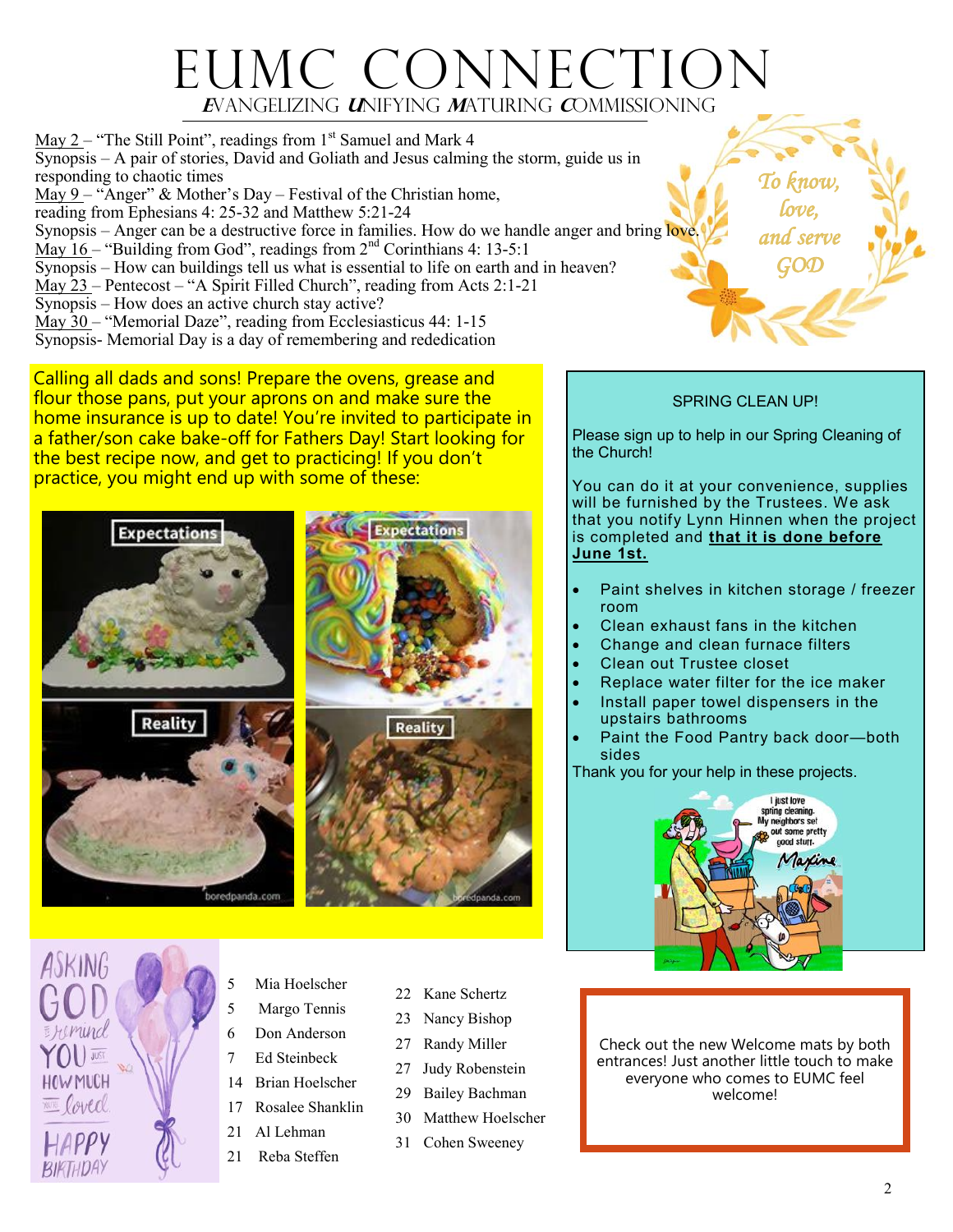### "Go and make (new) disciples of all nations……" Matthew 28: 18-20 EUMC Missions & Ministry

Each quarter a Local, Conference, and National / International mission will be featured. We will have a loose change bucket to place noisy or quiet ( bills/checks) financial support. During the month we will learn about the mission and maybe how we can get involved personally.

#### May Mission Emphasis: East Bay Camp

How many remember going to church camp in the summer? I do! I not only went as a camper but for 6 years I was a counselor. We are so fortunate at Eureka to have one of our best Methodist camps so close in Bloomington. Every summer hundreds of children and youth attend some of the many camps that are offered. The camp can also be used for adult and church group retreats. What a wonderful mission and ministry for the Illinois Great Rivers Conference. One last thing, many children and youth accept Christ as their Savior or decide to be pastors, youth leaders and missionaries at camp. Camping does make a difference.





# East Bay Camp









## EUMC Youth Corner

Jesus said "Let the little children come unto me and do not hinder them, for the kingdom of heaven belongs to such as these". Matthew 19:14

The Youth Group had a great Earth Day meeting. They cleaned and refreshed the red mulch along the carport, and also pruned the bushes and cleaned up the grounds behind the church and in the playground area. The Youth Group continues to improve the basement area where they meet. This summer they hope to make a trip to Knights Action Park in Springfield.

The Youth Group will meet on May 23rd only this month at 6pm! Bring a friend!

Have you checked out the remodeled Youth rooms downstairs? The youth and parents did a great job! The youth guys put the finishing touches on 4/25 by sorting, organizing and pitching outdated games, and cleaning up what was left. Great job guys!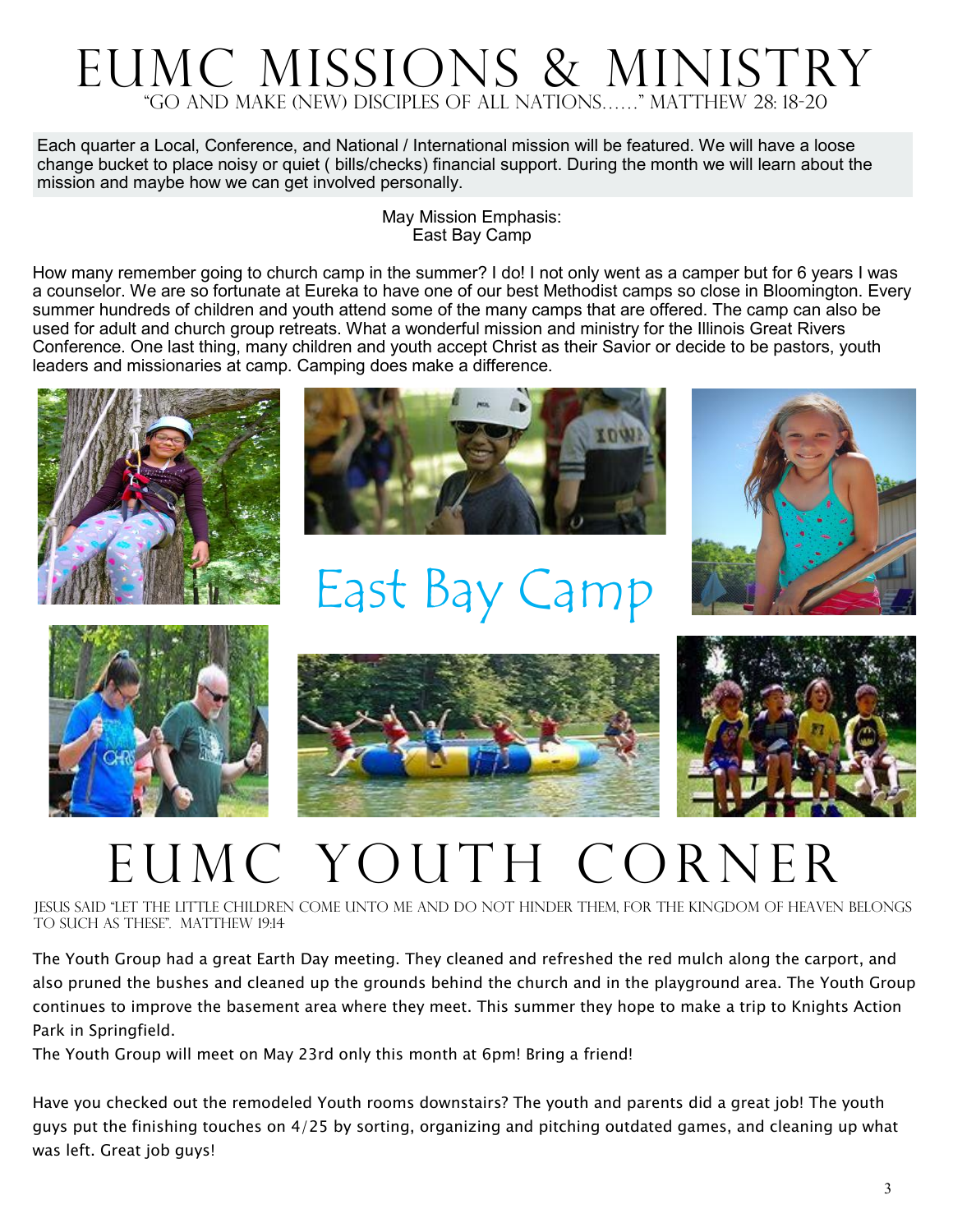## BIBLE STUDY

#### **New Bible Study for Mondays Lunch Bunch (11am) and Wednesday Evening (6:30pm) groups beginning May 17th**

#### *Half Truth's by Adam Hamilton*

God helps those who help themselves and other things the Bible DOESN'T SAY. They are simple phrases that sound Christian. They also capture some element of truth. We will compare some popular sayings and how they match up with wisdom found in scripture.

Everything happens for a reason.

God helps those who help themselves.

God won't give you more than you can handle.

God said it, I believe it, that settles it.

Love the sinner, hate the sin.

and John Wesley's  $318^{th}$  birthday – a look at his life.

May 31st - NO STUDY

11am Lunch Bunch 6:30pmWednesday Evening Bible study Topic May 3rd - sack lunch May 5th May 5th lessons from the Wilderness May 10th - Cornerstone **May 12th** and the Milderness May 12th lessons from the Wilderness May 17th - Subway May 19th don't forget, pass it on May 24th - picnic at Eureka Lake May 26th **Half Truths**<br>May 31st - NO STUDY **Half Truths** June 2nd



It is time we sing again. I know you have missed it. I sure have missed singing in a choir. Kathy and the Praise Band are doing a great job, but I think they would appreciate some more vocal support. Please watch bulletin and email for date and time of first practice.

Always glad to have new members!

Any questions, contact Pastor Ted A.

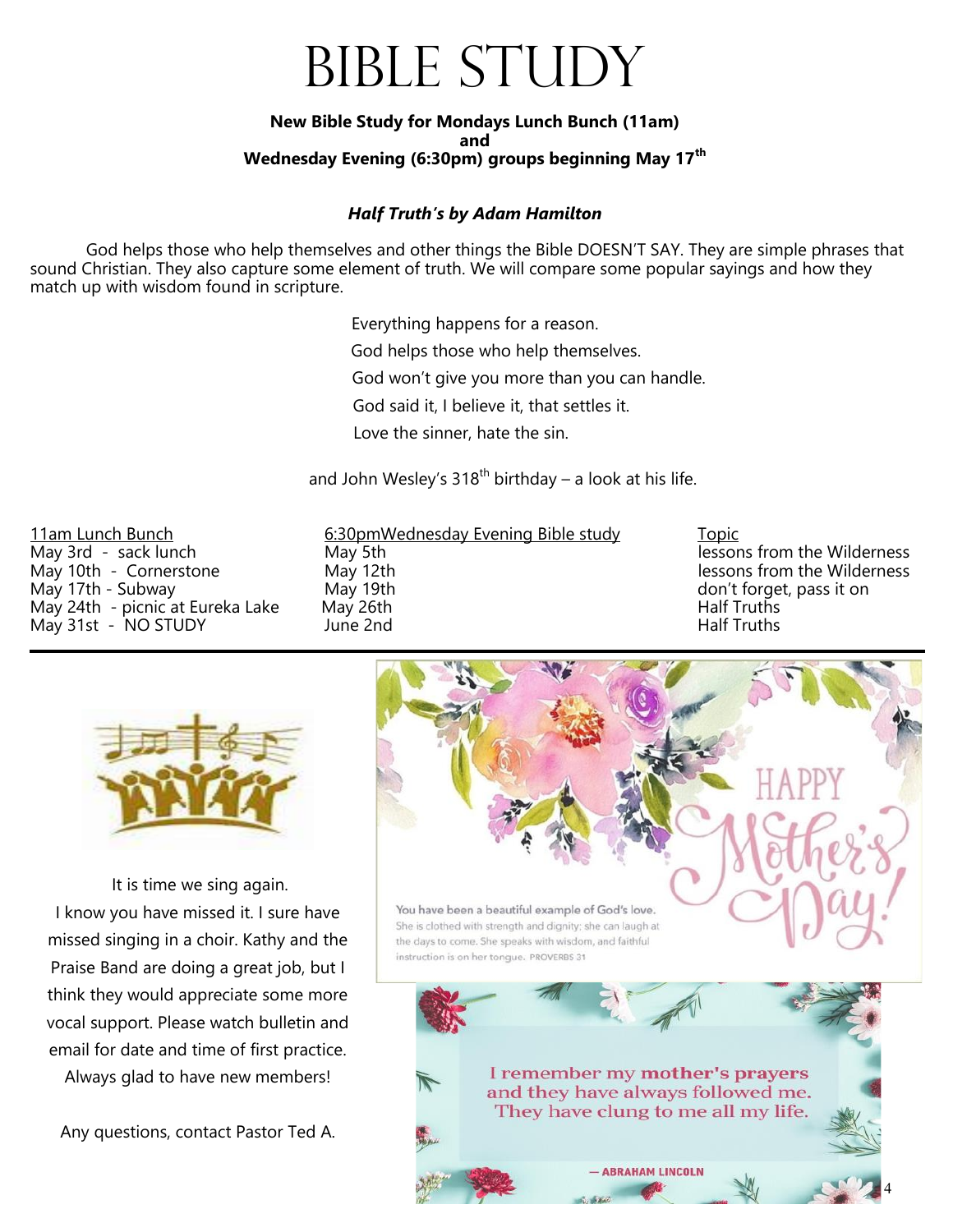# EUMC IN THE COMMUNITY

I am looking for friends who can sew to help with a project that I've just been told is a major need in our nursing units. Some patients who are agitated, suffer dementia or Alzheimer's, are confused, etc. try to pull out their IV's. Nurse leaders say we need to keep their hands busy. We're hoping some of our crafty/creative friends can create small fidget blankets or placemats with about four widgets on the material. They do not have to be large. An example of the widgets is: buttons, Velcro, child-size zippers, short shoe strings, pocket, fringe trim, fuzzy material, crinkled – noise fabric, etc. You also can search online for adult fidget sensory blanket for other ideas.

Because of infection control these cannot be reused and costs make purchasing prohibitive. We'll be happy to take any donations. Could you help me spread the word? Thanks, as always, for helping us care for our patients.

#### **The Rev. Christine McNeal, M.Div., BCC**

*Senior Staff Chaplain, Coordinator for Faith Community Relations* Carle BroMenn Medical Center | Carle Eureka Hospital *Chaplain,* Carle Cancer Institute-Normal 1304 Franklin Ave | Normal, IL 61761 (309) 268-3504 | fax (309) 268-2126 | cell (414) 698-2898 [christine.mcneal@carle.com](mailto:christine.mcneal@carle.com) | [carle.org](http://carle.org)



#### CARLE EUREKA HOSPITAL PRAYER SHAWLS

The Eureka United Methodist Church and the Eureka Greater Area Kiwanis Club have joined together on a project to furnish prayer shawls to be given to hospital patients. These shawls will each be blessed with a special prayer and then donated to the hospital. They are asking help in making the shawls.

 The shawls can be crochet, knitted or sewn. They need to be made out of a new washable material, not wool. The yarn is best if 100 % acrylic in medium (4) weight. Shawls can be sewn using single thickness fleece material. All materials must be new for sanitary reasons. Suggested size is 24" X 60".

If you can't make one, we are asking that you make a donation to buy the materials for others to make them. Send donations made out to EUMC and mark missions shawls. There is a basket available for items or money to be dropped off in the foyer.

If you have any questions, please call Nancy Aldridge 309-467-4750 or questions about crocheted or knitted items call Diana Brehmer 467-3228.

Patients will know that they are wrapped in God's Love, who made the shawl, and that it was made with love and care.

The Compassion Closet at Carle Eureka Hospital is an outreach program designed to provide appropriate clothing for patients who are sent home from the hospital. Many times emergency room patient's clothing ruined or needs to be cut. *What is needed?* NEW Adult items in any sizes especially extra-large through 5X. Long and short sleeve Tee shirts, sweat shirts, sweat pants, pajama bottoms heavy or light weight, socks. You may drop them off in the basket at the church

If you would like to make a monetary donation, checks can be made payable to EUMC Missions and mark for Compassion Closet. Donations of items or monetary are tax deductible. If you want a letter for tax purposes, fill out the sheet in the basket and it will be returned to you signed.

For more information, contact: Nancy Aldridge at tnt39@mtco.com



#### Eureka Area Food Pantry

- While grocery shopping, grab an item or two for the pantry.
- Monetary donations for food can be mailed to the Food Pantry. Make your tax deductible check payable to Eureka Area Food Pantry and mail it to 106 N Callender St. Eureka , IL 61530
- Please check your donations for expiration dates. We cannot accept donations with expired dates.